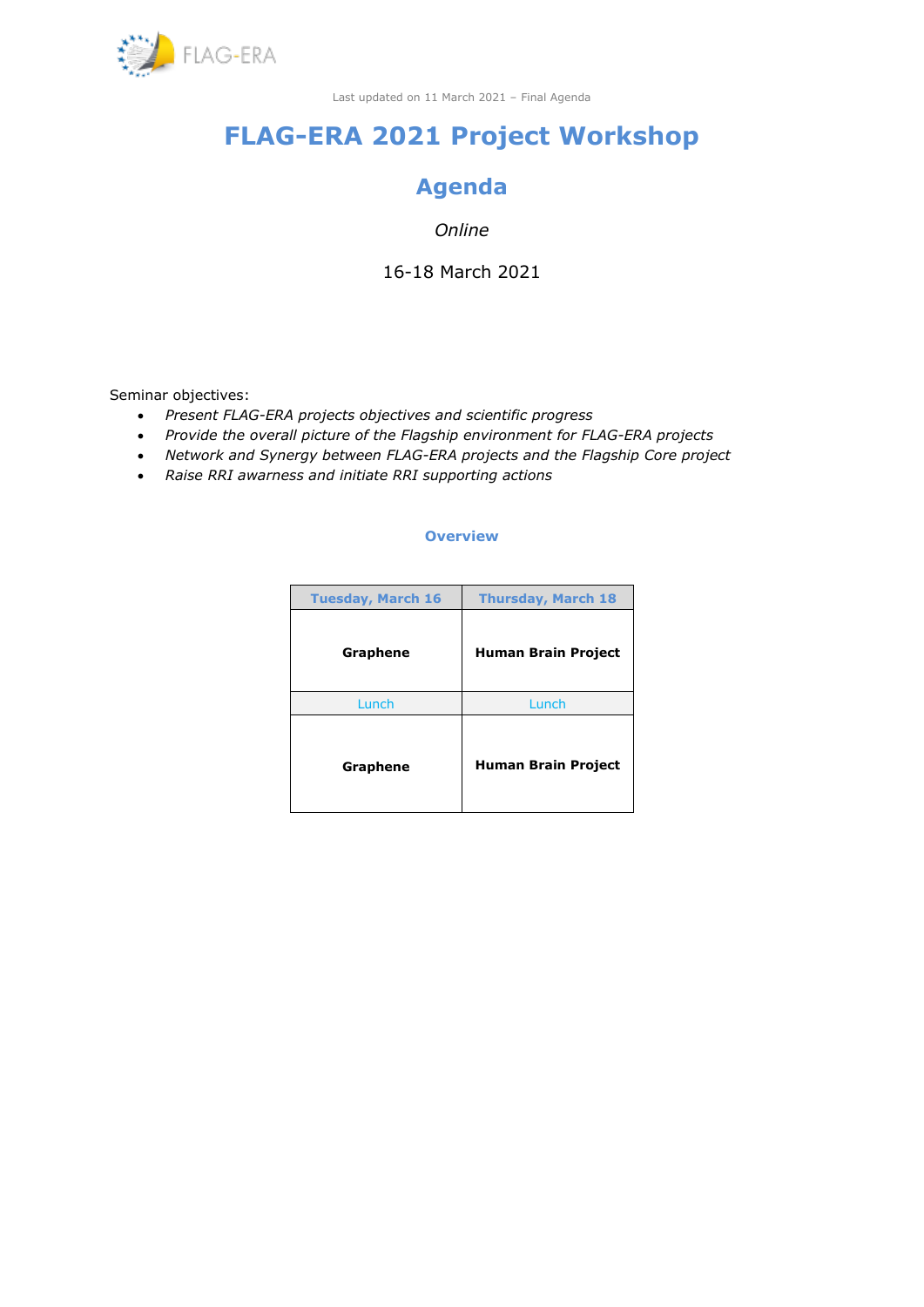

## **Tuesday 16 March 2021 – Graphene**

| <b>Time</b> | Dur.           | Item / goals                                                                                                                                                                                                                                                                                                                          |                                                                                                         |                                 |                                                                   |                                                                                                                                                                      | <b>Speaker</b>                                                      |  |
|-------------|----------------|---------------------------------------------------------------------------------------------------------------------------------------------------------------------------------------------------------------------------------------------------------------------------------------------------------------------------------------|---------------------------------------------------------------------------------------------------------|---------------------------------|-------------------------------------------------------------------|----------------------------------------------------------------------------------------------------------------------------------------------------------------------|---------------------------------------------------------------------|--|
| 08:45       | 0h15           | Welcome                                                                                                                                                                                                                                                                                                                               |                                                                                                         |                                 |                                                                   |                                                                                                                                                                      |                                                                     |  |
| 09:00       | 1h             | <b>Introduction</b><br>FLAG-ERA presentation: Coordination of national and<br>$\bullet$<br>regional support to the Flagship (10 minutes)<br>Graphene Flagship presentation: unifying vision,<br>$\bullet$<br>organisation and activities (30 minutes)<br>• Graphene Flagship Partner Division and project association<br>(10 minutes) | Marie-Alexandra<br>Neouze<br>Patrik Johansson<br>Ana Maria Ciubotaru                                    |                                 |                                                                   |                                                                                                                                                                      |                                                                     |  |
| 10:00       | 1h             | <b>Responsible Research and Innovation (RRI)</b>                                                                                                                                                                                                                                                                                      |                                                                                                         |                                 |                                                                   |                                                                                                                                                                      |                                                                     |  |
|             |                | RRI Introduction (30 minutes)<br>٠<br>RRI in Graphene Flagship (15 minutes)<br>FLAG-ERA RRI priorities and activities (15 minutes)                                                                                                                                                                                                    |                                                                                                         |                                 |                                                                   |                                                                                                                                                                      | Ellen-Marie Forsberg<br>Ursula Hohlneicher<br><b>Florence Quist</b> |  |
| 11:00       | 0h30           | Coffee break                                                                                                                                                                                                                                                                                                                          |                                                                                                         |                                 |                                                                   |                                                                                                                                                                      |                                                                     |  |
| 11:30       | 1h             |                                                                                                                                                                                                                                                                                                                                       | <b>FLAG-ERA project presentations 4 parallel sessions</b>                                               |                                 |                                                                   |                                                                                                                                                                      |                                                                     |  |
|             |                | <b>Session 1</b><br>Enabling<br>Science and<br><b>Materials</b><br><u>(Div 1 WP1</u><br>& 2)<br>Project<br>presentation<br>s                                                                                                                                                                                                          | <b>Session 2</b><br>Enabling<br>Science and<br>Materials<br>(Div 1 WP3)<br>Project<br>presentation<br>s | Health,<br><u>2)</u><br>Project | <b>Session 3</b><br>Medicine and<br>Sensors (Div<br>presentations | <b>Session 4</b><br>Electronics<br>and Photonics<br>Integration &<br>Energy,<br>Composites<br><u>and</u><br>Production<br>(Div $3 & 4$ )<br>Project<br>presentations | <b>Project Coordinators</b>                                         |  |
| 12:30       | 1 <sub>h</sub> | Lunch                                                                                                                                                                                                                                                                                                                                 |                                                                                                         |                                 |                                                                   |                                                                                                                                                                      |                                                                     |  |
| 13:30       | 1h             | <b>Session 1</b><br>Continuation<br>project<br>presentations                                                                                                                                                                                                                                                                          | <b>Session 2</b><br>Continuation<br>project<br>presentations                                            |                                 | <b>Session 3</b><br>Continuatio<br>n project<br>presentatio<br>ns | <b>Session 4</b><br>Continuation<br>project<br>presentation<br>s                                                                                                     | <b>Project Coordinators</b>                                         |  |
| 14:30       | 0.30h          | <b>Session 1</b><br>Wrap-Up and<br>conclusions                                                                                                                                                                                                                                                                                        | <b>Session 2</b><br>Wrap-Up and<br>conclusions                                                          |                                 | <b>Session 3</b><br>Wrap-Up<br>and<br>conclusions                 | <b>Session 4</b><br>Wrap-Up<br>and<br>conclusions                                                                                                                    |                                                                     |  |
| 15:00       | 0h30           | Coffee break                                                                                                                                                                                                                                                                                                                          |                                                                                                         |                                 |                                                                   |                                                                                                                                                                      |                                                                     |  |
| 15:30       | 0:40           | Scientific and technical integration FLAG-ERA projects<br>and Graphene Flagship<br><b>Plenary Discussion</b>                                                                                                                                                                                                                          |                                                                                                         |                                 |                                                                   |                                                                                                                                                                      | <b>Session Chairs</b>                                               |  |
| 16:10       | 0:40           | <b>RRI</b> activities and recommendations<br><b>Plenary Discussion</b>                                                                                                                                                                                                                                                                |                                                                                                         |                                 |                                                                   |                                                                                                                                                                      | <b>RRI Experts</b>                                                  |  |
| 16:50       | 0h10           | Closure                                                                                                                                                                                                                                                                                                                               |                                                                                                         |                                 |                                                                   |                                                                                                                                                                      | <b>FLAG-ERA</b>                                                     |  |
| 17:00       |                | End of FLAG-ERA Graphene seminar                                                                                                                                                                                                                                                                                                      |                                                                                                         |                                 |                                                                   |                                                                                                                                                                      |                                                                     |  |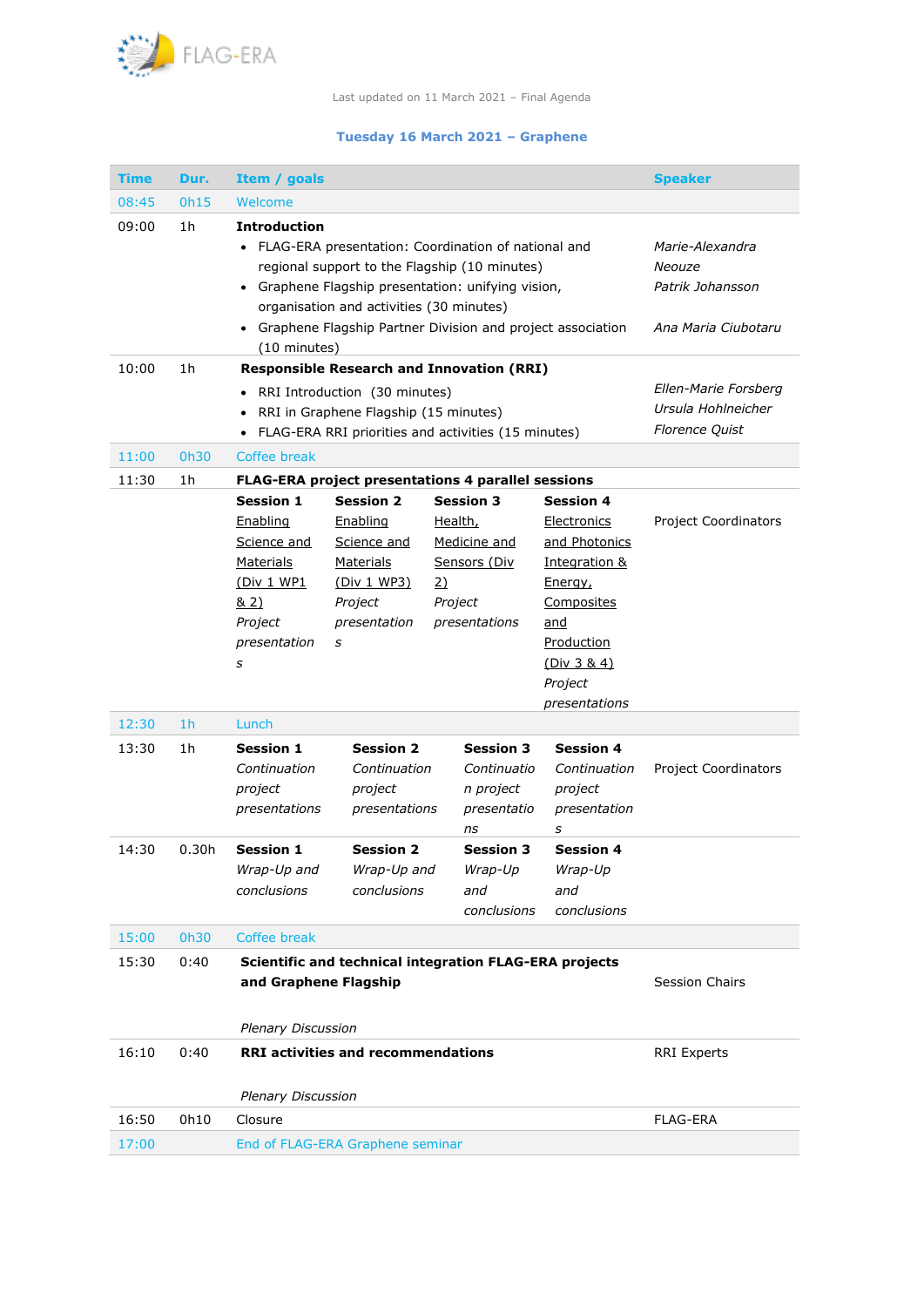

#### Last updated on 11 March 2021 – Final Agenda

## **Session 1 Enabling Science and Materials**

(Div 1 WP1 & 2)

**TopoGraph:** [Engineering topological superconductivity in graphene](https://www.flagera.eu/wp-content/uploads/2019/01/TopoGraph.pdf)

**TATTOOS:** [TunAble Twistronics : local tuning and probing of TOpOlogical edge states and Superconductivity in bilayer graphene](https://www.flagera.eu/wp-content/uploads/2020/06/FLAG-ERA_JTC2019_GRA-BR_TATOOS.pdf) **SographMEM:** [Spin Orbit functionalized GRAPHene for resistive-magnetic MEMories](https://www.flagera.eu/wp-content/uploads/2020/06/FLAG-ERA_JTC2019_GRA-BR_SOgraphMEM.pdf)

**OPERA:** [Nanographene for quantum technologies](https://www.flagera.eu/wp-content/uploads/2020/06/FLAG-ERA_JTC2019_GRA-BR_OPERA.pdf)

**MORE-MXenes:** [Magnetically Ordered Rare Earth 2D Mxenes](https://www.flagera.eu/wp-content/uploads/2019/01/MORE-MXenes.pdf)

**ETMOS:** [Epitaxial Transition Metal dichalcogenides Onto wide bandgap hexagonal Semiconductors for advanced electronics](https://www.flagera.eu/wp-content/uploads/2020/06/FLAG-ERA_JTC2019_GRA-ARI_ETMOS.pdf) **DIMAG:** [Electrically controlled ferromagnetism in 2-dimensional semiconductors](https://www.flagera.eu/wp-content/uploads/2020/06/FLAG-ERA_JTC2019_GRA-BR_DIMAG.pdf)

#### **Session 2**

Enabling Science and Materials

#### (Div 1 WP3)

**2D-SbGe:** [Preparation and characterization of antimonene and germanium nanolayers](https://www.flagera.eu/wp-content/uploads/2019/01/2D-SbGE.pdf)

**GRANSPORT:** [Correlations and defects in graphene and related materials: Chargeand heat transport](https://www.flagera.eu/wp-content/uploads/2019/01/GRANSPORT.pdf)

**LaMeS:** [Layered Structures of Metal Sulfides](https://www.flagera.eu/wp-content/uploads/2019/01/LaMeS.pdf)

**H2O:** [Heterostructures of 2D Materials and Organic Semiconductor Nanolayers](https://www.flagera.eu/wp-content/uploads/2019/01/H2O.pdf)

**SIMPLANT:** [Synthesis of few layered transition metal dichalcogenides by ion implantation](https://www.flagera.eu/wp-content/uploads/2019/01/SIMPLANT.pdf)

**GRAPH-EYE:** [In situ, non-invasive quality control of crystalline quality of GRMs via non-linear optical properties imaging](https://www.flagera.eu/wp-content/uploads/2019/01/GRAPH-EYE.pdf)

**To2Dox:** [Transferable 2D layers of correlated oxides](https://www.flagera.eu/wp-content/uploads/2020/06/FLAG-ERA_JTC2019_GRA-BR_To2Dox.pdf)

**2DHetero:** [hBN/Graphene 2D Heterostructures: from scalable growth to integration](https://www.flagera.eu/wp-content/uploads/2020/06/FLAG-ERA_JTC2019_GRA-BR_2DHetero.pdf)

#### **Session 3**

#### Health, Medicine and Sensors (Div 2)

**PeroGaS:** [Solution-Processed Perovskite/Graphene Nanocomposites for Self-Powered Gas Sensors](https://www.flagera.eu/wp-content/uploads/2020/06/FLAG-ERA_JTC2019_GRA-ARI_PeroGaS.pdf)

**MARGO:** [MAxillofacial bone Regeneration by 3D-printed laser-activated Graphene Oxide scaffolds](https://www.flagera.eu/wp-content/uploads/2020/06/FLAG-ERA_JTC2019_GRA-ARI_MARGO.pdf)

**LEGOCHIP:** [Multifunctional Nanoporous Graphene Integration in Operational Nanophotonic Biosensor Devices](https://www.flagera.eu/wp-content/uploads/2020/06/FLAG-ERA_JTC2019_GRA-ARI_LEGOCHIP.pdf)

**GRAFIN:** [GRAphene-based Flexible neural Interfaces for the control of Neuroprosthetic devices](https://www.flagera.eu/wp-content/uploads/2019/01/GRAFIN.pdf)

**EPIGRAPH:** [GRAPHene biomolecular and electrophysiological sensors integrated in an "all](https://www.flagera.eu/wp-content/uploads/2019/01/EPIGRAPH.pdf)-in-one device" for the prediction and [control of EPIleptic seizures \(towards a general device for most brain disorders\)](https://www.flagera.eu/wp-content/uploads/2019/01/EPIGRAPH.pdf)

**DeMeGRaS:** [Detection mechanisms in graphene radiation sensors](https://www.flagera.eu/wp-content/uploads/2020/06/FLAG-ERA_JTC2019_GRA-BR_DeMeGRaS.pdf)

**CO2-DETECT:** [Waveguide-Integrated Mid-Infrared Graphene Detectors for Optical Gas Sensor Systems](https://www.flagera.eu/wp-content/uploads/2019/01/CO2-DETECT.pdf)

**2D-NEMS:** [2D-Material Heterostructure NEMS Sensors](https://www.flagera.eu/wp-content/uploads/2020/06/FLAG-ERA_JTC2019_GRA-BR_2D-NEMS.pdf)

### **Session 4**

Electronics and Photonics Integration &

Energy, Composites and Production (Div 3 & 4)

**GRAPHAR:** [Graphene enabled optical phased array for LIDAR applications](https://www.flagera.eu/wp-content/uploads/2020/06/FLAG-ERA_JTC2019_GRA-ARI_GRAPHAR.pdf)

**PROSPECT:** [PatteRned cOatings based on 2D materials benzoxazine reSin hybrids for broad range Pressure detection](https://www.flagera.eu/wp-content/uploads/2020/06/FLAG-ERA_JTC2019_GRA-BR_PROSPECT.pdf)

**MX-OSMOPED:** MXene–[organic semiconductor blends for high-mobility printed organic electronic devices](https://www.flagera.eu/wp-content/uploads/2019/01/MX-OSMOPED.pdf)

**MELoDICA:** [Disclosing the potential of transition metal dichalcogenides for thermoelectric applications through nanostructuring](https://www.flagera.eu/wp-content/uploads/2019/01/MELoDICA.pdf)  [and confinement](https://www.flagera.eu/wp-content/uploads/2019/01/MELoDICA.pdf)

**MECHANIC:** [Modelling Charge and Heat Transport in 2D-materIals based Composites](https://www.flagera.eu/wp-content/uploads/2019/01/MECHANIC.pdf)

**LASERGRAPH:** [In-situ laser fabrication of graphene electrodes and interlayers for next generation CIGS/Perovskite solar cells](https://www.flagera.eu/wp-content/uploads/2020/06/FLAG-ERA_JTC2019_GRA-ARI_LASERGRAPH.pdf) **GraSage:** [Modelling of the electrical and thermal transport mechanisms in graphene nano-modified polymer compounds and](https://www.flagera.eu/wp-content/uploads/2019/01/GraSage.pdf)  [fibres](https://www.flagera.eu/wp-content/uploads/2019/01/GraSage.pdf)

**GO-FOR-WATER:** [Graphene cOmposites FOR advanced drinking WATER treatment](https://www.flagera.eu/wp-content/uploads/2021/02/FLAG-ERA_JTC2019_GRA-ARI_GO-FOR-WATER_2.pdf)

**GATES:** [nanoporous GrAphene membrane made without TransfEr for gas Separation](https://www.flagera.eu/wp-content/uploads/2019/01/GATES.pdf)

**CERANEA:** Multifunctional Ceramic/Graphene Coatings for New Emerging Applications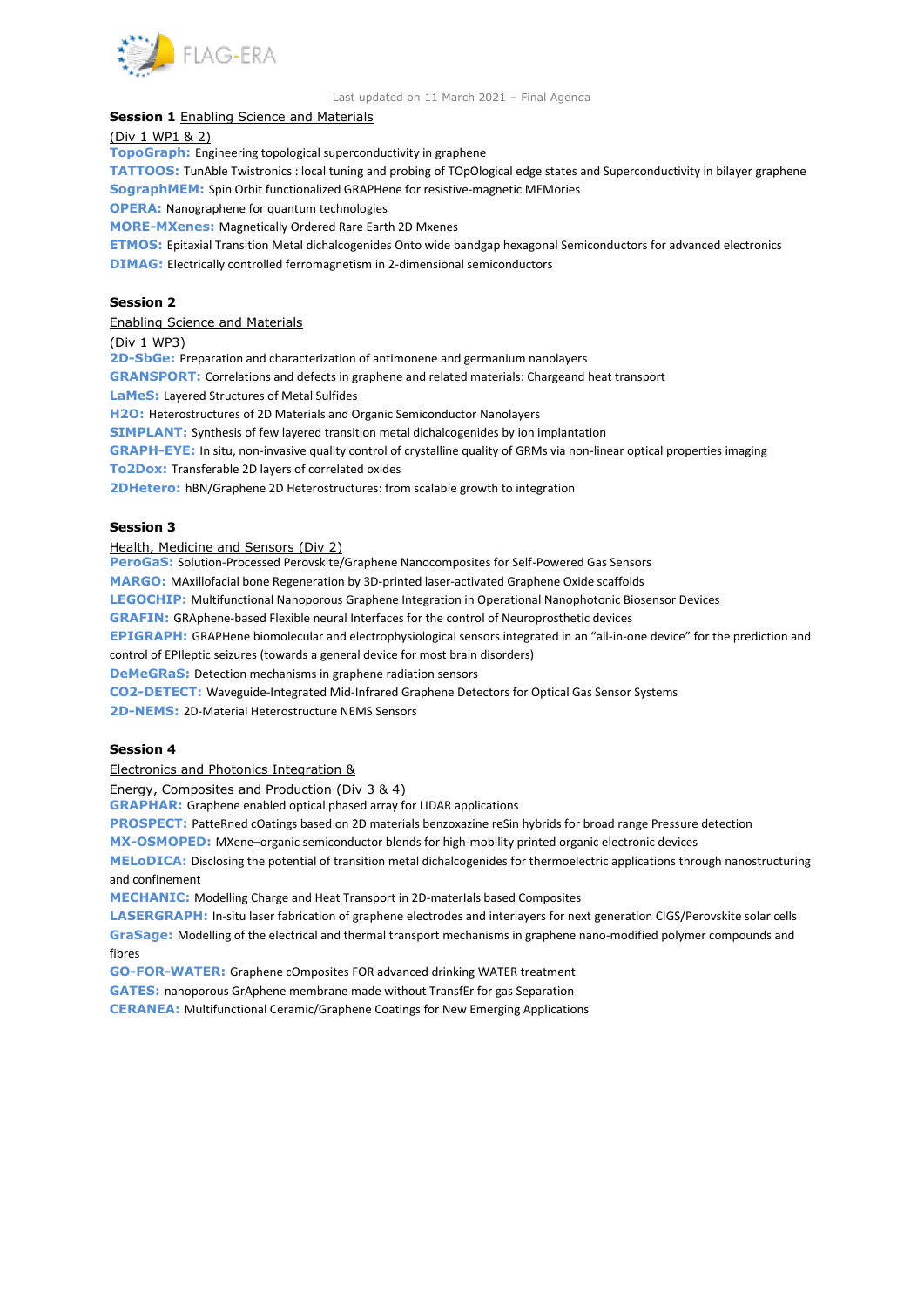

# Last updated on 11 March 2021 – Final Agenda

# **Thursday 18 March2021– HBP**

| <b>Time</b> | Dur.             | Item / goals                                                                                                         |                                     | <b>Speaker</b>                              |  |  |
|-------------|------------------|----------------------------------------------------------------------------------------------------------------------|-------------------------------------|---------------------------------------------|--|--|
| 08:30       | 0h30             | Welcome                                                                                                              |                                     |                                             |  |  |
| 09:00       | 1 <sub>h00</sub> | <b>Introduction (plenary)</b><br>• FLAG-ERA presentation: Coordination of national and                               | FLAG-ERA                            |                                             |  |  |
|             |                  | regional support to the Flagships (10 minutes)<br>• HBP from H2020 to HE (TBC) (10 minutes)                          | EC                                  |                                             |  |  |
|             |                  | • HBP & EBRAINS presentation: unifying vision, organisation<br>and activities (30 minutes)                           | HBP / EBRAINS                       |                                             |  |  |
|             |                  | • HBP project association (10 minutes)                                                                               | <b>HBP</b>                          |                                             |  |  |
| 10:00       | 1h00             | <b>Responsible Research and Innovation (RRI)</b>                                                                     |                                     |                                             |  |  |
|             |                  | • RRI Introduction (2x 15 minutes)<br>RRI in HBP (15 minutes)<br>FLAG-ERA RRI priorities and activities (15 minutes) |                                     | <b>RRI Expert</b><br><b>HBP</b><br>FLAG-ERA |  |  |
| 11:00       | 0h30             | Coffee break                                                                                                         |                                     |                                             |  |  |
| 11:30       | 1h               | <b>FLAG-ERA Project presentations 2 parallel sessions</b>                                                            |                                     |                                             |  |  |
|             |                  | <b>Session 1</b>                                                                                                     | <b>Session 2</b>                    |                                             |  |  |
|             |                  | Cognition and perception                                                                                             | Brain disease models                | PP coordinators                             |  |  |
|             |                  | (Humans and NHP)                                                                                                     | Project presentations               |                                             |  |  |
|             |                  | Project presentations                                                                                                |                                     |                                             |  |  |
| 12:30       | 1h00             | Lunch                                                                                                                |                                     |                                             |  |  |
| 13:30       | 1h               | <b>Session 1</b>                                                                                                     | <b>Session 2</b>                    | PP coordinators                             |  |  |
|             |                  | <b>Brain Circuits and Networks</b>                                                                                   | In silico brain imaging             |                                             |  |  |
|             |                  | (Human, NHP)<br>Project presentations                                                                                | processing<br>Project presentations |                                             |  |  |
|             |                  | continuation                                                                                                         | continuation                        |                                             |  |  |
| 14:30       | 0h30             | <b>Session 1</b>                                                                                                     | <b>Session 2</b>                    |                                             |  |  |
|             |                  | Wrap-Up and conclusions                                                                                              | Wrap-Up and conclusions             |                                             |  |  |
| 15:00       | 0h30             | Coffee break                                                                                                         |                                     |                                             |  |  |
| 15:30       | 0h30             | Scientific and technical integration FLAG-ERA projects<br>and HBP                                                    |                                     | Session chairs                              |  |  |
|             |                  | <b>Plenary Discussion</b>                                                                                            |                                     |                                             |  |  |
| 16:00       | 0h30             | <b>RRI activities and recommendations</b>                                                                            | <b>RRI Experts</b>                  |                                             |  |  |
|             |                  | <b>Plenary Discussion</b>                                                                                            |                                     |                                             |  |  |
| 16:30       | 0h15             | <b>Closure</b>                                                                                                       |                                     | <b>FLAG-ERA</b>                             |  |  |
| 16:45       |                  | End of FLAG-ERA HBP seminar                                                                                          |                                     |                                             |  |  |